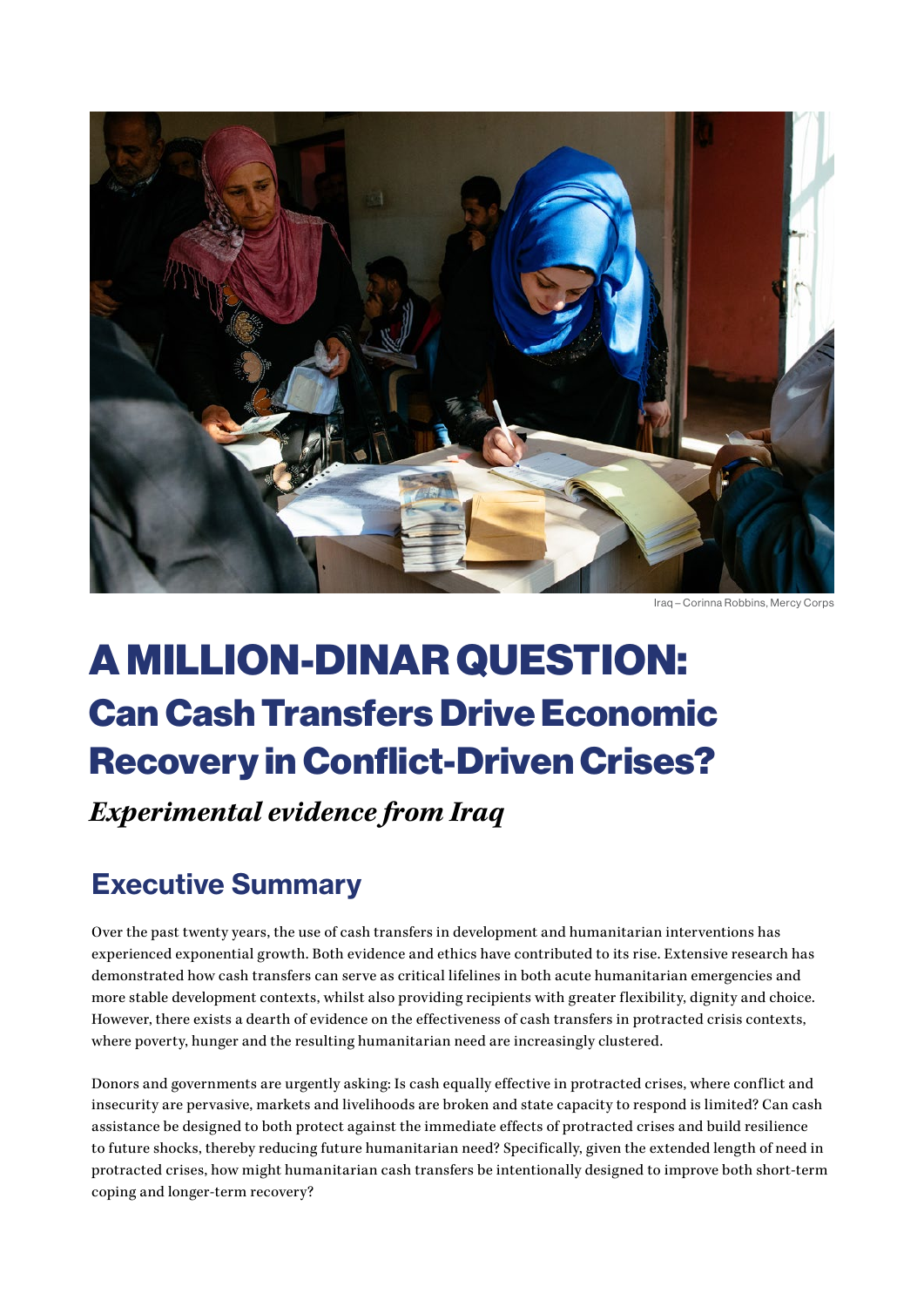We sought to answer these questions by testing the impact of deliberate variations in the design and delivery of cash transfers among conflict-affected Iraqi households. This study leveraged the Cash Consortium of Iraq's (CCI) ongoing multipurpose cash assistance. The CCI is a consortium of five organisations that, collectively, has delivered over 160 million USD in cash assistance to over 500,000 households across Iraq since its formation in 2015.

#### Research Design

We conducted a randomised control trial in Anbar, Salah-al-Din and Ninewa governorates in Iraq from October 2019 to June 2020. We randomly assigned 827 eligible participants in CCI's cash assistance program into three treatments and one waitlist control group to serve as the comparison. Treatment groups received the same value of cash at varying schedules — either one lump-sum of 1,200 USD, three equal monthly transfers of 400 USD, or three unequal instalments of 200, 200, and 800 USD. We also added a behavioural insight-driven financial health education for half of all treatment groups to support future-oriented financial planning. Panel data from 819 households and qualitative interviews inform our primary outcomes — food security, expenditures, household assets, and employment — and secondary outcomes — bonding and bridging social relationships and psychosocial well-being.

Our study findings come at an opportune moment in the Iraq and global context. First, as Iraq transitions from an active conflict towards more stability, the Government of Iraq, donors and practitioners are seeking more durable solutions. Equally, as the impacts of COVID-19 exert downward pressure on global economies, host country governments and donors alike are seeking evidence on the most effective use for limited investments.

## Key Findings

**Cash transfers made households more food secure and enabled them to invest more in meeting critical needs including shelter, education and health.** Cash transfers enabled households to meet their critical food consumption needs, including better dietary diversity and less reliance on distressful coping strategies than their control group counterparts. These results were observed despite a rise in food insecurity across the study population as a whole, indicating a protective effect of cash. The cash transfers also allowed households to spend more on developing their family's human capital, including medical expenses and school fees.

**Cash improved households' economic recovery prospects by boosting or stabilising their employment and productive asset ownership in the face of multiple shocks.** Iraqis who received cash were better able to retain or acquire new assets, such as mobile phones and livestock, that can help them generate income and act as capital stores to cope with future shocks. Treated households, on average, were also better able to maintain regular employment in the face of major economic contraction in Iraq. These effects on preventing distress sale or 'shedding' of productive assets and on job losses have important implications for the design of social protection policies within protracted crises.

**Variations in cash transfer schedules affected the timing and strength of key outcomes.** A primary contribution of our study is a better understanding of how cash transfers can be designed to maximise impact on specific outcomes of interest. Larger lump-sum payments emerged as the most effective method for promoting expenditures on basic needs (such as shelter repair), human capital development (such as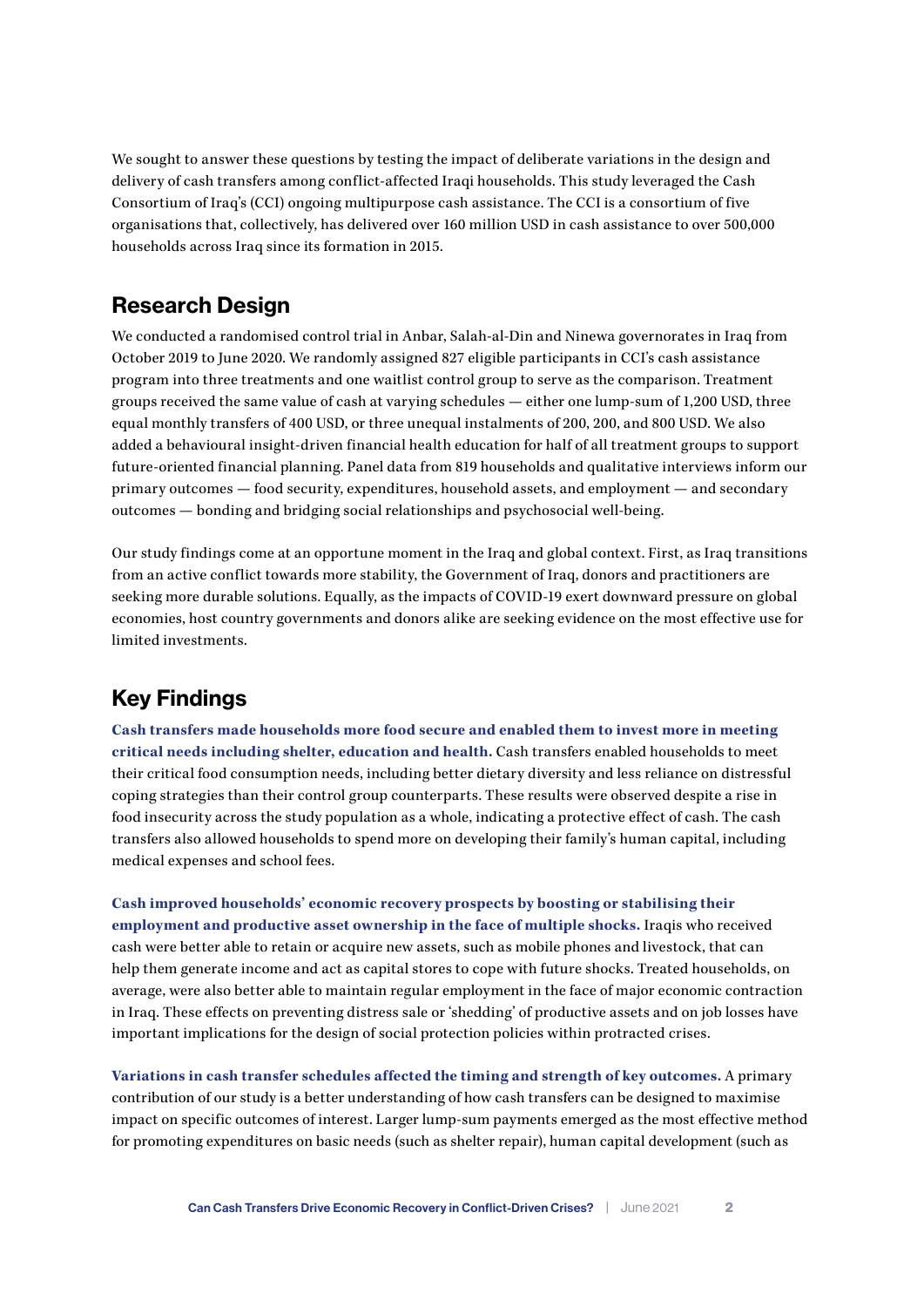education) and productive household assets. Smaller tranche payments, on the other hand, were best suited to immediately stabilise and smooth household consumption and improve short- and medium-run food security. Our results largely mirror findings in more stable contexts and should provide greater impetus for humanitarian donors to offer more flexibility in the design of cash transfers in protracted crises.

**Cash transfers did not lead to additional income generation.** The effects of the cash transfers on productive assets and employment did not translate into additional income for recipient households during the period of the study. While cash provided households with needed resources to invest in improved livelihood strategies, turning these into greater income requires market demand for products and services, which are often lacking in protracted-crisis contexts. Further, vulnerable populations typically targeted for cash assistance may not have adequate skills or access to harness relevant opportunities. These findings point to the limitations of cash transfers alone in supporting sustainable poverty escapes in protracted crises.

**The provision of financial health education alongside cash strengthened the effects on economic, social and psychosocial outcomes.** Participants who received cash and financial health education training experienced greater impacts on food security, employment, intercommunity relationships, and perceptions of their economic and physical security. The training complemented the material benefits of the cash by supporting recipients to develop and apply financial management plans. Our qualitative findings confirmed that these helped reduce participants' anxiety and uncertainty about meeting current and future economic needs. The training sessions also provided opportunities for positive interactions between different social groups, including hosts and displaced populations, which may explain why we find positive impacts for training participants on intercommunity trust, cooperation and attitudes towards the use of violence against others.

### Conclusions and Implications

We draw four main conclusions from our findings. First, they suggest that even in a protracted crisis where shocks and stresses are recurrent, temporary cash transfers can provide protective benefits that promote certain types of economic recovery by preventing poverty backsliding and promoting resilience. Second, small variations in cash transfer schedules can achieve different outcomes, of which program designers and implementers can make greater, more intentional use. Third, temporary humanitarian cash transfers, on their own, may not be sufficient to encourage additional income generation in a protracted crisis. Fourth, augmenting cash transfers with appropriate behaviour change interventions can amplify impacts on economic and psychosocial well-being.

Our results hold important implications for how policy makers, donors and practitioners can fund and design cash programming to support economic recovery in protracted, conflict-driven crises.

**Donors and governments should act to sustain and scale the gains of effective humanitarian cash transfer interventions in protracted crises.** Donors should continue to expand the percentage of aid they provide as cash assistance, where market conditions allow. Where possible, donors should support linkages between humanitarian actors and nationally led, shock-responsive social safety nets, which typically offer the greatest opportunities for scale and speed of assistance.

**Donors, governments and practitioners should deliberately design cash transfers to deliver on both short-term needs and longer-term goals in protracted crises.** Greater flexibility in cash transfer